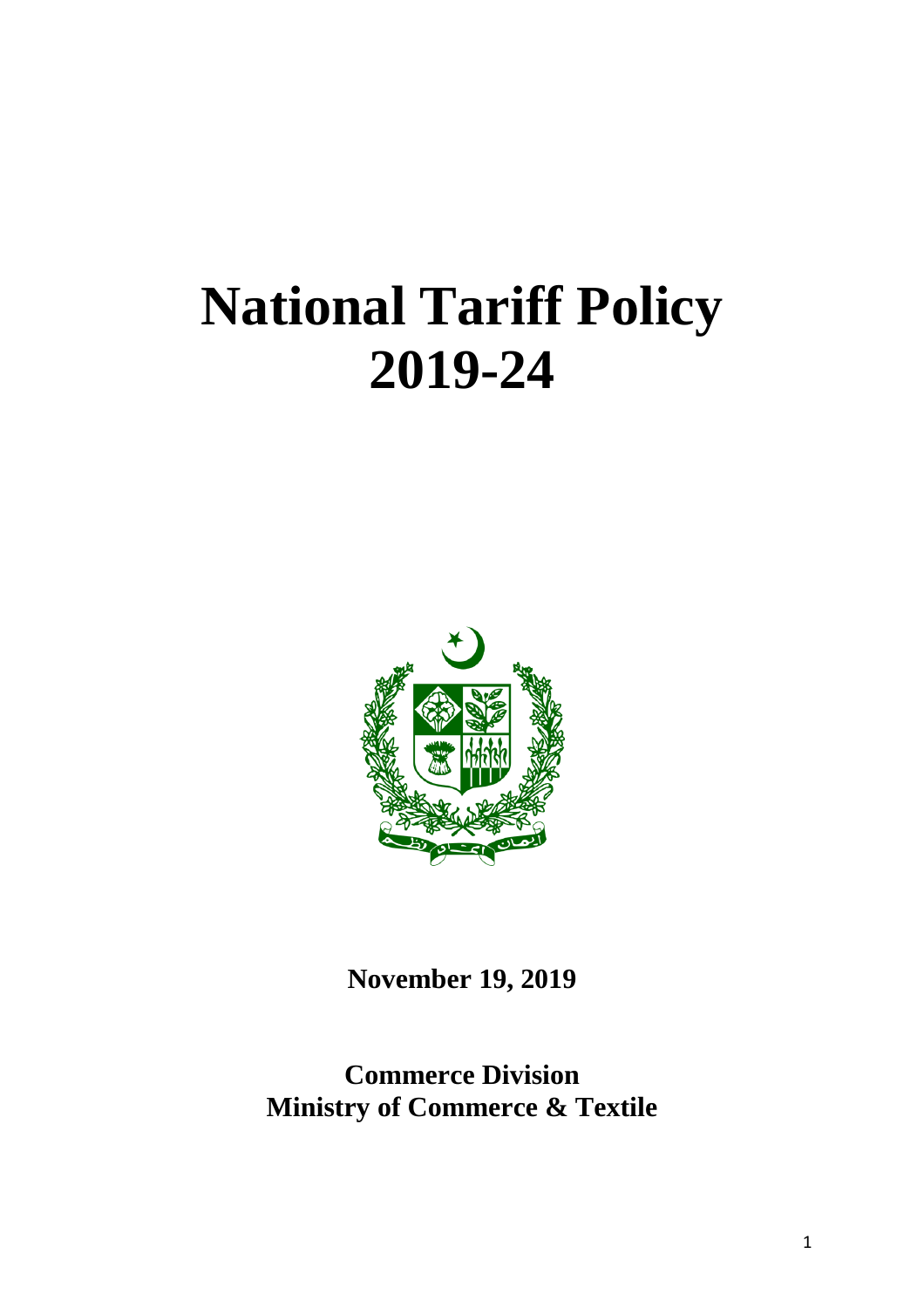## **Contents**

| 3. |     |  |
|----|-----|--|
|    |     |  |
| 5. |     |  |
| 6. |     |  |
|    | 6.1 |  |
|    | 6.2 |  |
|    | 6.3 |  |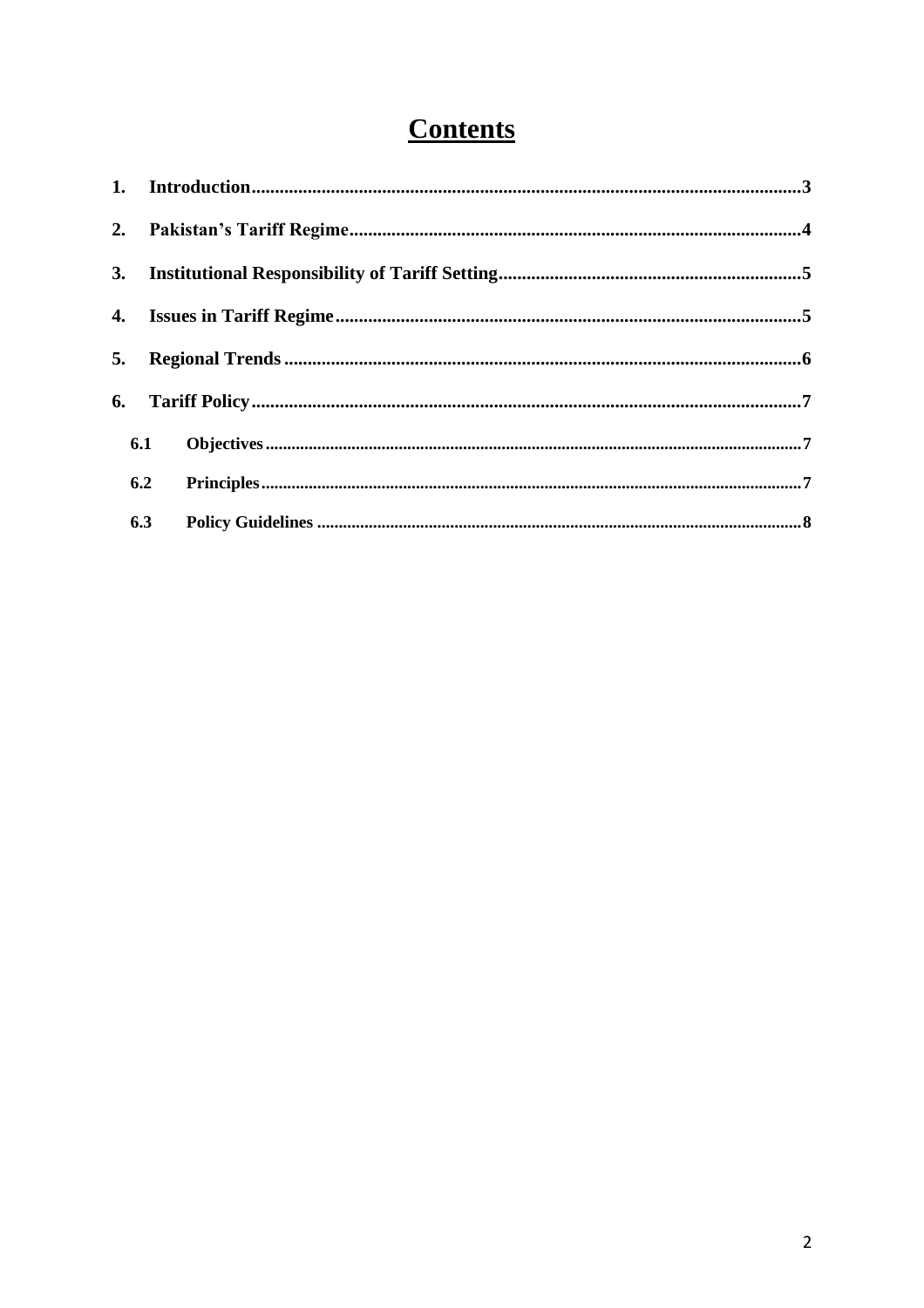## **1. Introduction**

During the last two decades, the global epicenter of growth has been gradually shifting to Asia, specifically in Pakistan's proximity. Since 2003, the global market share of Pakistan's neighbouring countries, China, India, Iran and Afghanistan (CIIA), has increased by 216%, that of SAARC region by 186% and ECO by 127%. During the same period, Pakistan's share in global market has decreased by 19%. Had Pakistan's exports grown at the pace of CIIA, her annual exports in FY 2019 would have been US\$ 55 billion instead of US\$ 23 billion. The failure to keep pace with the regional export growth is primarily linked with anti-export bias in Pakistan's economic policy paradigm, the tariff regime on imported inputs being one of the major drivers of anti-export bias.

Pakistan's export growth since FY2001 has been commensurate with tariff liberalization. The applied weighted mean tariff in Pakistan was reduced from 23.1% in FY2000 to 8.9% in FY2014. During the same period, exports increased by 173% from US\$ 9.2 billion to US\$ 25.1 billion. Since FY2014, the tariff liberalization has been reversed by gradually increasing the applied tariff to 11.6%, which resulted in decline of exports to US\$ 23 billion in FY2019.

It is globally acknowledged that the import tariffs, employed effectively, can play a vital role in optimal allocation of resources, removal of anti-export bias, protection of domestic industry, improving competitiveness, attracting and protecting investments, and improving balance of payments, serving as a source of revenue and income distribution by levying higher import duties on luxury goods and lowering tariffs on raw materials and intermediate goods.

On the other hand, employed excessively, the tariffs erode competitiveness of industry by increasing cost of inputs, cause de-industrialization by making industrial investment less viable due to eroded competitiveness, breed incompetence by protecting the inefficient producers, impose costs on consumers by making industrial products expensive, and create anti-export bias by making the domestic market more attractive than exports. The fact that the economy witnessed de-industrialization with the share of industrial production going down from 26.4% of the GDP in FY2010 to 20.3% in FY2019, and the share of exports going down from 13.5% of GDP in 2010 to 7% in 2019, demonstrates the adverse impact of higher tariffs on the economy.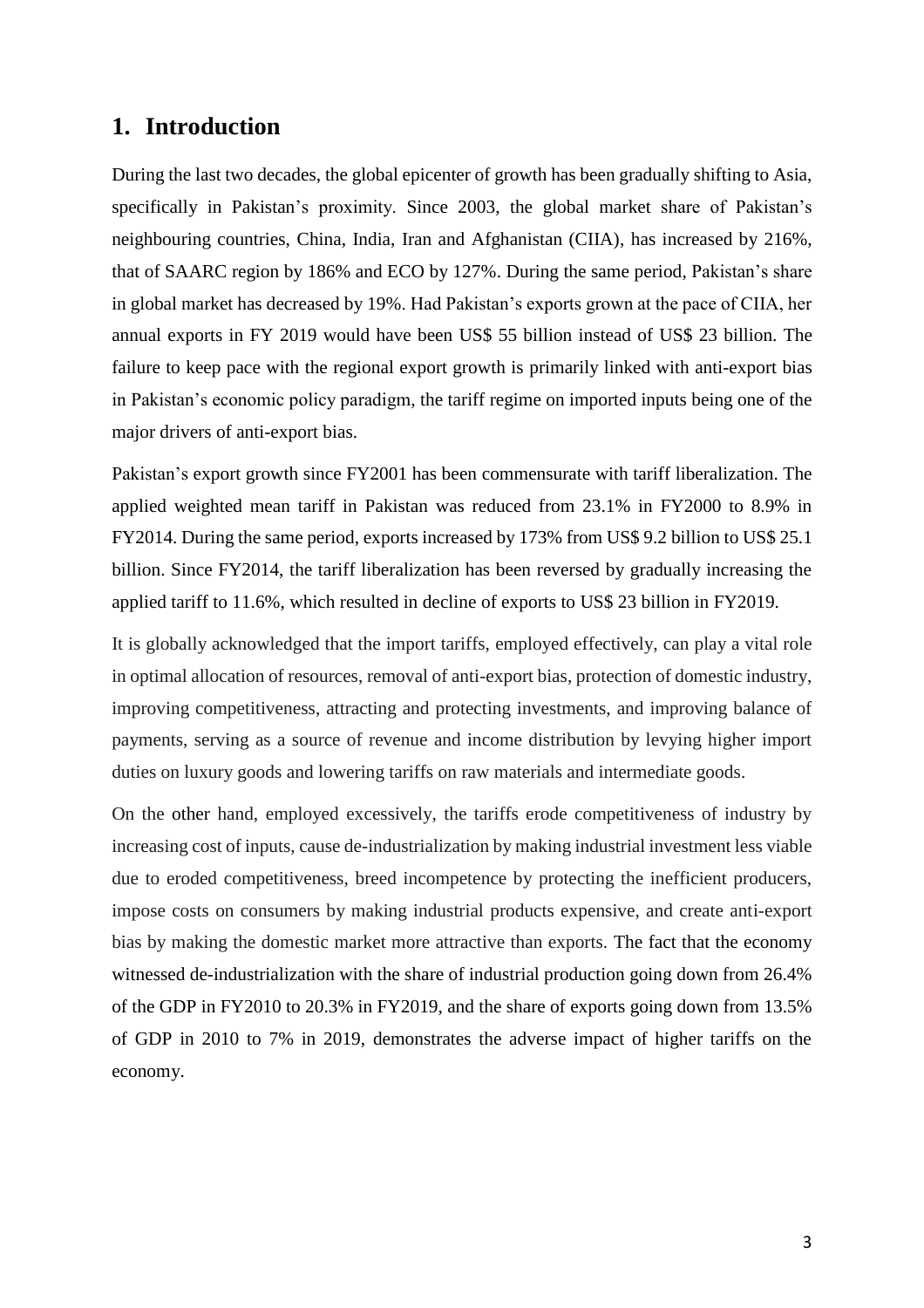## **2. Pakistan's Tariff Regime**

In Pakistan, the import tariffs are traditionally employed as a revenue generation tool rather than instrument of trade policy as import tariffs are easy to levy and administer than direct taxes.

Pakistan had gradually liberalized tariffs, though with occasional increases in tariff protection from time to time. The number of general tariff slabs were gradually reduced from ten (10) in 1993 to six (6) in FY2015. The maximum tariff was reduced in FY 2015 to 25%; on the other hand, 1% duty was imposed on the 40% tariff lines, mainly essential raw materials and machinery, which were hitherto exempted from duty. In FY2016, the number of slabs was further reduced to 5 and the maximum tariff was reduced to 20%; on the other hand, the lowest slab was increased from 1% to 2%. In FY2017, the slabs were reduced to four, by merging the slab of 2% and 5% and creating a new slab of 3%. It increased the import tariff on raw materials and machinery from 0% in FY2014 to 3% in FY2017. An additional duty of 1% was levied under SRO 1178(I)/2015, which was increased to 2% in FY2018.

In the Finance Act FY2018, the tariff on 236 raw materials, primarily of export-oriented industry, was reduced on Commerce Division's request. In the two supplementary budgets announced during the same financial year, the duty on 80 and 106 additional tariff lines was reduced. In the Finance Act FY2019-20, tariff on 1635 tariff lines comprising raw materials and capital goods was reduced from 3% to zero. However, an additional customs duty on the slab of 16% and 20% was increased by 2% and 5% respectively.

The current four duty slabs are 3%, 11%, 16% and 20%, with a large number of tariff lines subject to additional duty of 2%, 4% to 7%. Currently, the following tariff slabs exist:

| <b>Duty Slab</b> | <b>No. of Tariff Lines</b> | <b>Value of Imports (US\$)</b><br>billion) |
|------------------|----------------------------|--------------------------------------------|
| 3%               | 2,747                      | 24.2                                       |
| 11%              | 1,096                      | 11.1                                       |
| 16%              | 513                        | 2.5                                        |
| 20%              | 2,419                      | 7.1                                        |

Regulatory duties, have also been adopted, as another instrument for revenue generation in addition to the above-mentioned customs duties.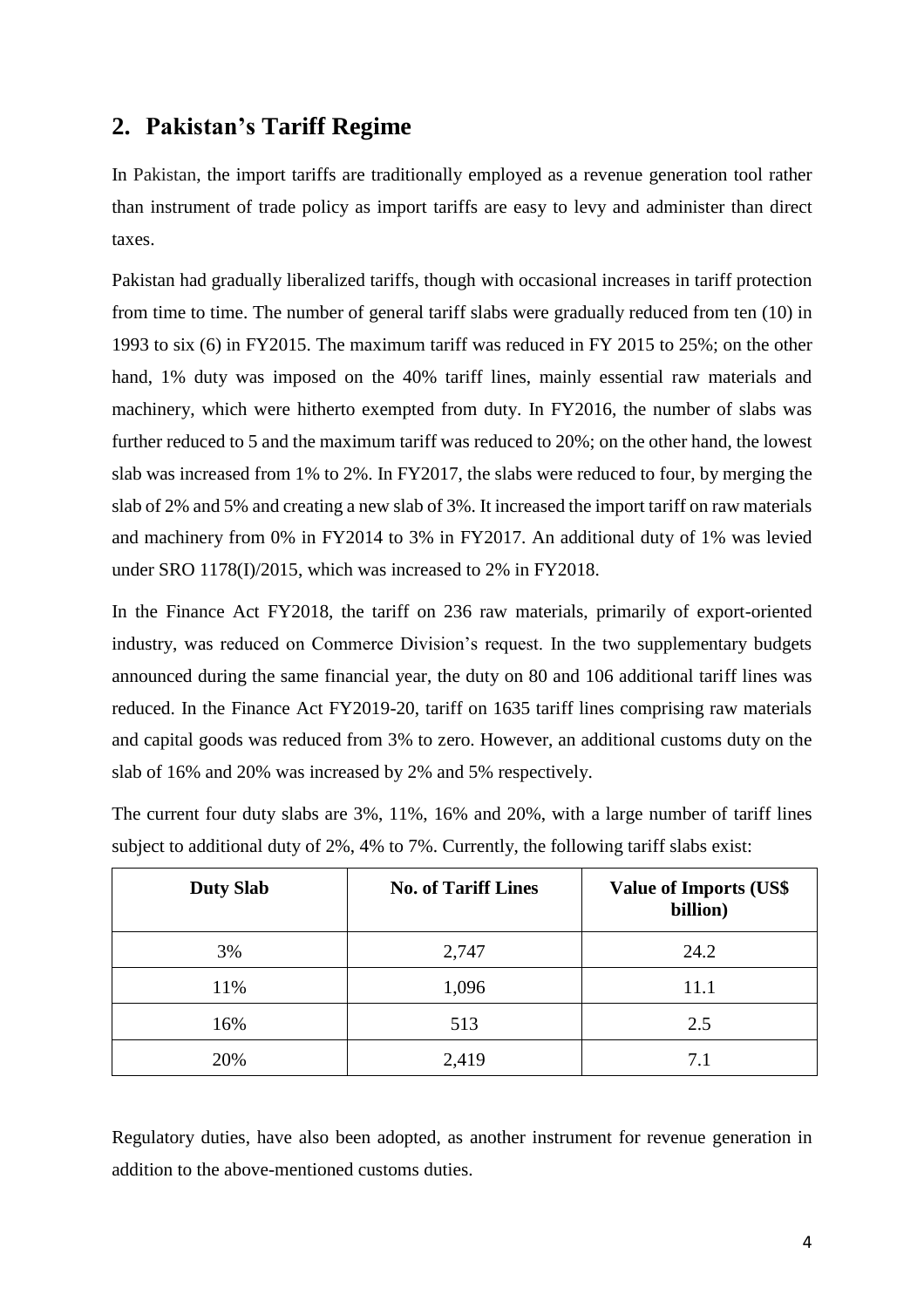To facilitate the manufacturers-cum-exporters, a number of schemes are in place to waive/reimburse the import duty on their inputs; however, the benefits of such schemes are availed only by very few exporters. Many exporters especially SMEs often fail to avail the benefits of such exemption schemes or duty drawbacks.

Besides, the large number of concessionary Statutory Regulatory Orders (SROs) and Customs General Orders (CGOs) were issued from time to time to provide concessions and exemptions. Realizing the complexity and distortions created by the SROs, the government started phasing out the concessions since July 2014. Instead of discontinuation, a large number of such concessions were moved to the Fifth Schedule of the Pakistan Customs Tariff. Also, the powers of the FBR to issue such concessions were withdrawn.

## **3. Institutional Responsibility of Tariff Setting**

Under the Federal Government Rules of Business, 1973, the Tariff policy and protection regime is the mandate of the Commerce Division. Accordingly, the Commerce Division has been administering the trade defence laws (related to Anti-Dumping, Safeguards and Countervailing Duties) through the National Tariff Commission, negotiating tariff concessions under the bilateral and multilateral arrangements and formulating the National Trade Policy, of which tariffs are the primary instrument.

However, over the years, due to the revenue constraints, the role of tariff setting has been gradually assumed by the FBR, which has employed it as a revenue instrument, thereby creating multiple layers of policy distortions and adversely affecting the export competitiveness.

## **4. Issues in Tariff Regime**

There are several issues created by the current tariff regime:

- (i) Employment of import tariffs as a revenue tool, has created multiple distortions and affected the competitiveness of manufacturing, especially the export-oriented sector, the higher import tariffs on imported raw materials, intermediate goods and machinery has increased the cost of inputs.
- (ii) The sustained high level of tariff protection has created inefficiencies in the manufacturing sector, which is unable to protect its share in the domestic market, not to speak of competitiveness in the global market.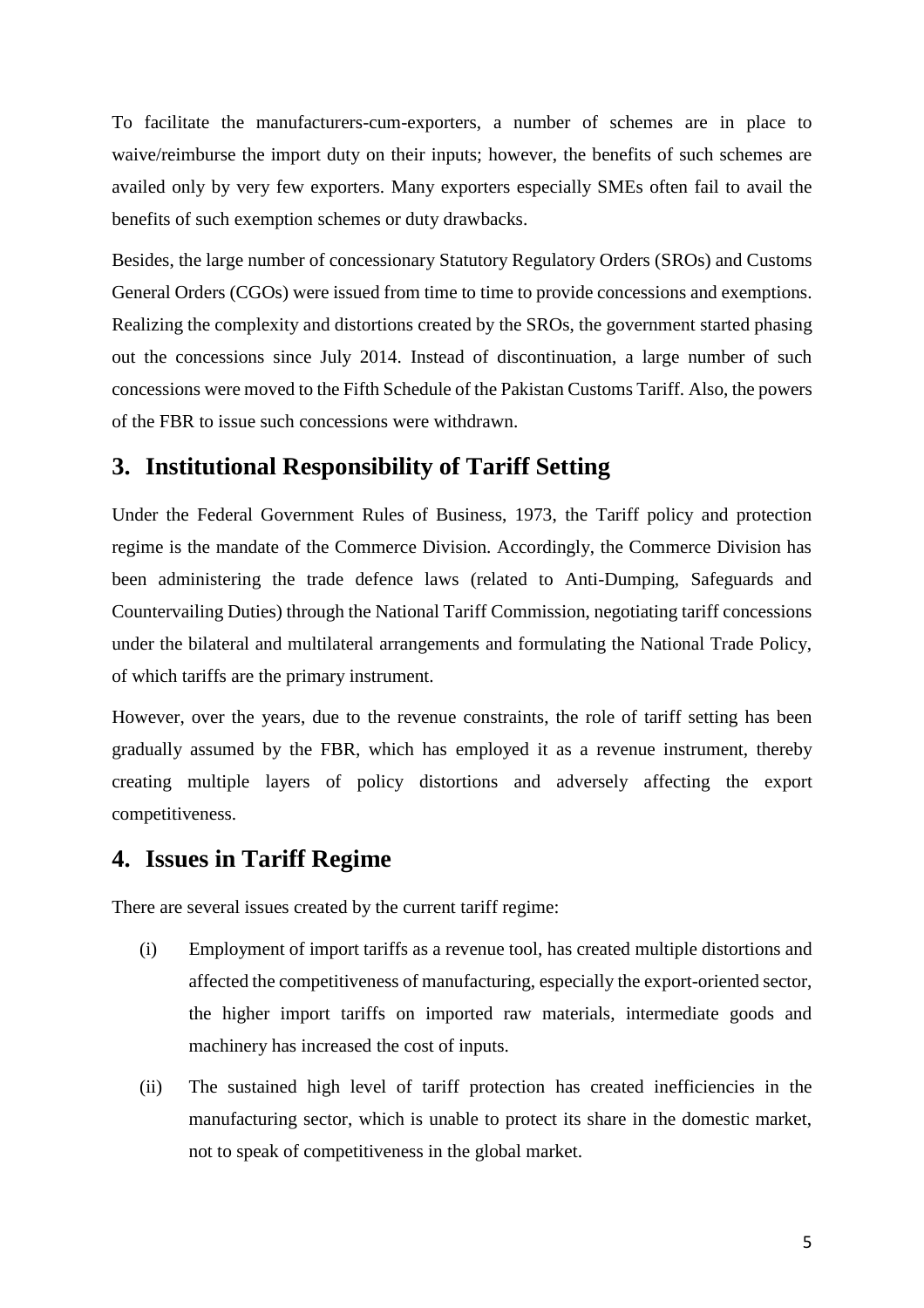- (iii) The high tariffs have created an anti-export bias, as the producers of goods find export markets less attractive than the protected domestic market. The burden of the protection is borne by the domestic consumers since domestic prices for the protected items are maintained above international market prices.
- (iv) Multiple duty slabs, high tariffs, concessionary SROs and regulatory duties have made the tariff structure complex.
- (v) The high tariffs have increased the incentive for smuggling, under-invoicing and mis-declaration of quantity and quality of goods.
- (vi) There are intra-sector anomalies and discriminations since for several raw materials the tariffs for industrial and commercial importers are different. It has created bias against the SMEs who cannot import raw materials themselves and rely on commercial importers for sourcing their inputs.
- (vii) Frequent imposition of regulatory duties has made the tariff structure inconsistent and unpredictable, which hinders investment decisions.
- (viii) The replacement of 0% duty slab, covering primarily the raw materials and machinery, with 3% slab (plus 2% additional duty) has adversely affected the competitiveness of the manufacturing sector.

## **5. Regional Trends**

The experience of developing countries demonstrates that the pace of development in those countries, which have undertaken programmes of structural reform, tariff rationalization and trade liberalization, was faster than the others. During the last decade, all the 20 fastest exportgrowth economies have reduced import tariffs, while in Pakistan the trend has been the opposite with an increase of  $11\%$  in import tariffs<sup>1</sup>. Additionally, the imposition of regulatory duties has increased the effective tariffs even higher.

Currently, Pakistan maintains the highest average weighted tariff amongst the 70 countries having more than US\$ 20 billion annual exports.

Due to the inability of the tax machinery to collect direct taxes, the reliance on taxes collected in Pakistan at import stage has become alarming. The tariffs collected at import stage constitute around 48% of Pakistan's total tax revenues compared with the export driven economies e.g.

 $\overline{a}$ <sup>1</sup> World Bank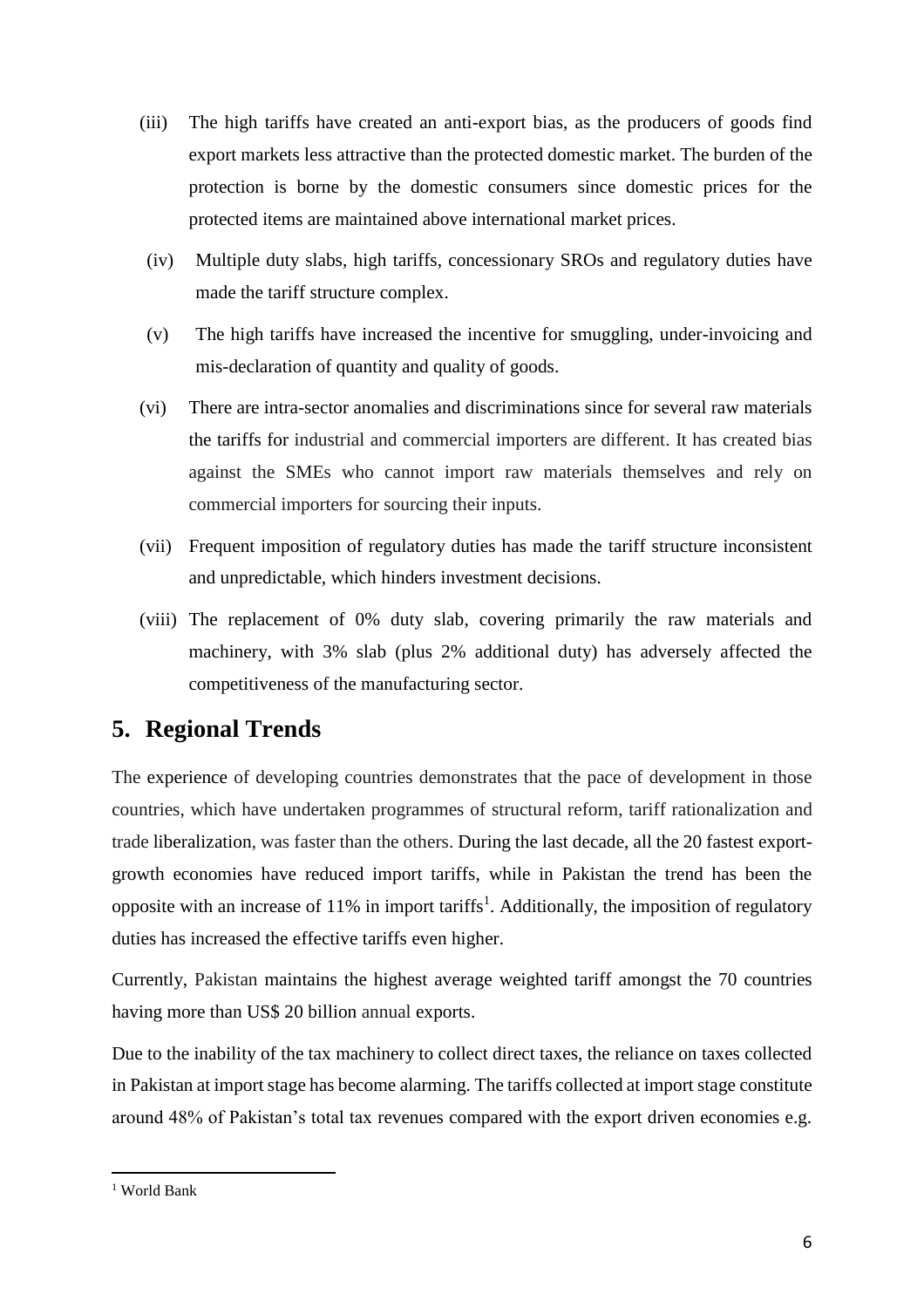Malaysia (1.6%), Turkey (2.4%), Indonesia (2.6%), South Korea (3.2%), Thailand (3.9%) and China (3.9%) and India (12.8%)<sup>2</sup>.

Pakistan's weighted average mean tariff of 12.7% is the highest amongst the top-70 exporting countries in the world. In comparison, the weighted average tariff of top-70 exporting nations is 2.7%, global average 2.6%, South Asian average 5.9%, ASEAN average 2.5%, China 3.8% and India's  $5.8\%$ <sup>3</sup>.

## **6. Tariff Policy**

## **6.1 Objectives**

National Tariff Policy aims to achieve the following objectives:

- i) To **improve competitiveness** of manufacturing, including the export sector, through duty free access to imported raw materials by rationalizing the tariff structure;
- ii) To **increase employment opportunities** by attracting efficiencyseeking investment in the manufacturing sector by making tariff regime transparent and predictable;
- iii) To lessen the distortions in the domestic price structure and **improve consumer**  welfare by reducing the burden of excessive protection;
- iv) To **remove anomalies in the tariff structure,** which is causing distortions between sectors and in the value chain of the same sectors.

## **6.2 Principles**

The Policy is based on the following principles:

#### **a) Tariffs as trade policy instrument**

The tariff policy will be employed as an instrument of trade policy rather than revenue. The tariffs will be leveraged for creating the right balance between trade liberalization and timebound protection.

#### **b) Simplification**

The tariff structure will be simplified by reducing exemptions and concessions.

## **c) Cascading**

l  $<sup>2</sup>$  Ibid.</sup>

<sup>3</sup> Ibid.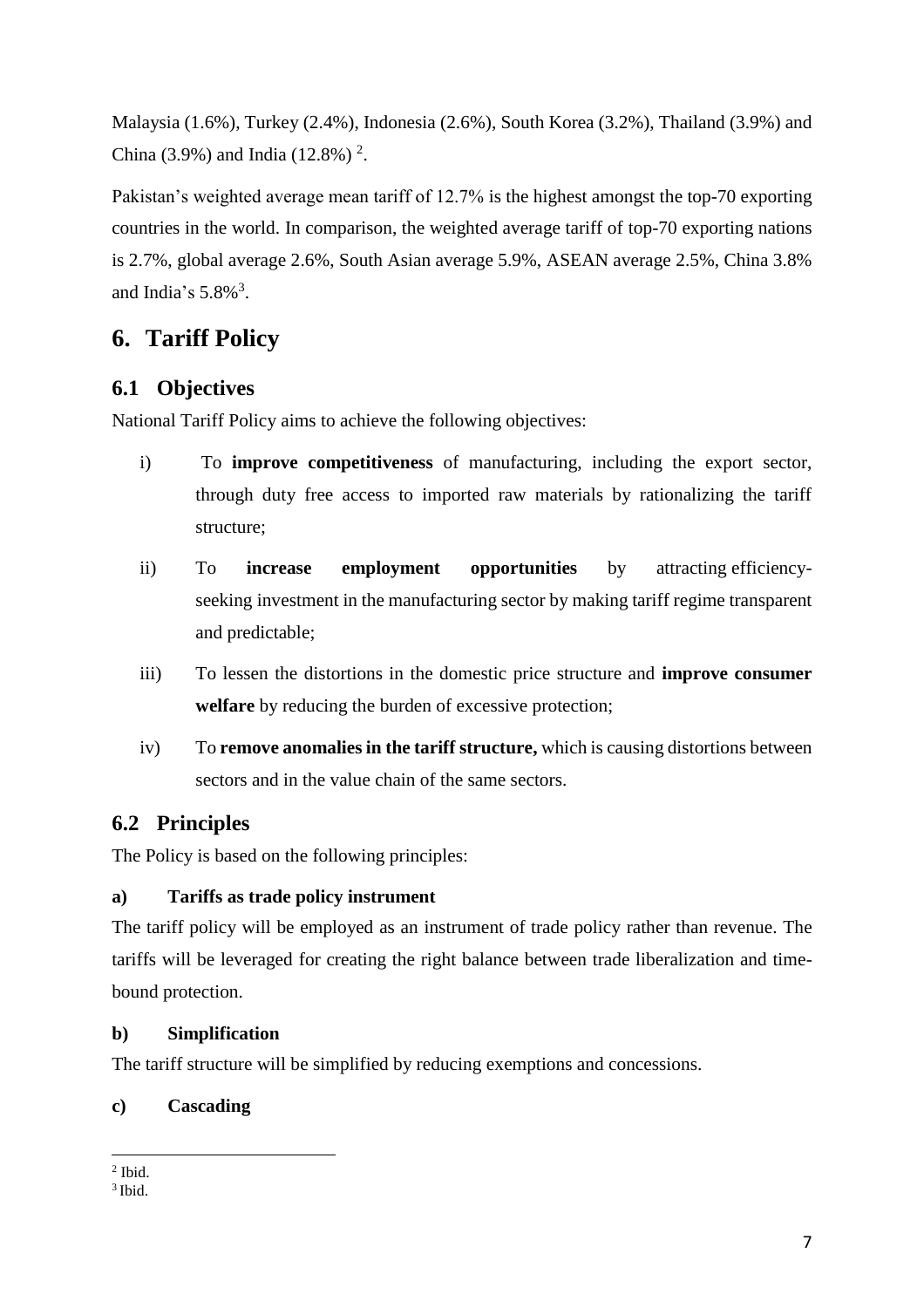The principle of vertical consistency through cascading tariff structures (increasing tariff with stages of processing of a product) will be retained so that at any point in time, tariffs on inputs are lower than (or at least equal to) the tariff on the finished product. Besides, the steepness in escalation of tariffs will be reduced.

#### **d) Strategic Protection**

The domestic industry will be provided 'strategic protection' against the foreign competition during the infancy phase keeping in view the cost of doing business. The protection will be time-bound and phased out, so as to make the industry globally competitive.

#### **e) Competitive Import Substitution**

The size of domestic market will be leveraged for development of competitive import substitution industry. The time-bound protection will be provided in the domestic market, which will be phased out to make the industry competitive for export-oriented production.

#### **6.3 Policy Guidelines**

In order to achieve the above-mentioned objectives, the following tariff policy reforms are proposed:

- (i) These policy recommendations will be implemented in a period of five years starting from the Budget 2020-21;
- (ii) The tariff slabs will be simplified based on the principle of cascading;
- (iii) The tariffs on raw materials, intermediate and capital goods will be gradually reduced;
- (iv) The additional customs duty and regulatory duties will be gradually reduced;
- (v) The difference in the rates of tariff for the commercial importers and the industrial users of raw materials, intermediate and capital goods will be eliminated to reduce misuse of such differentials and to provide access to such essential materials for SMEs.
- (vi) The nascent industry will be provided time-bound protection, which will cover the payback period of financing and investment. The protection will be phased out gradually to make the protection regime predictable and facilitate the investment decisions. Such protection levels will be provided through Investment Policy.
- (vii) In order to implement these policy recommendations, the following arrangement will be instituted: